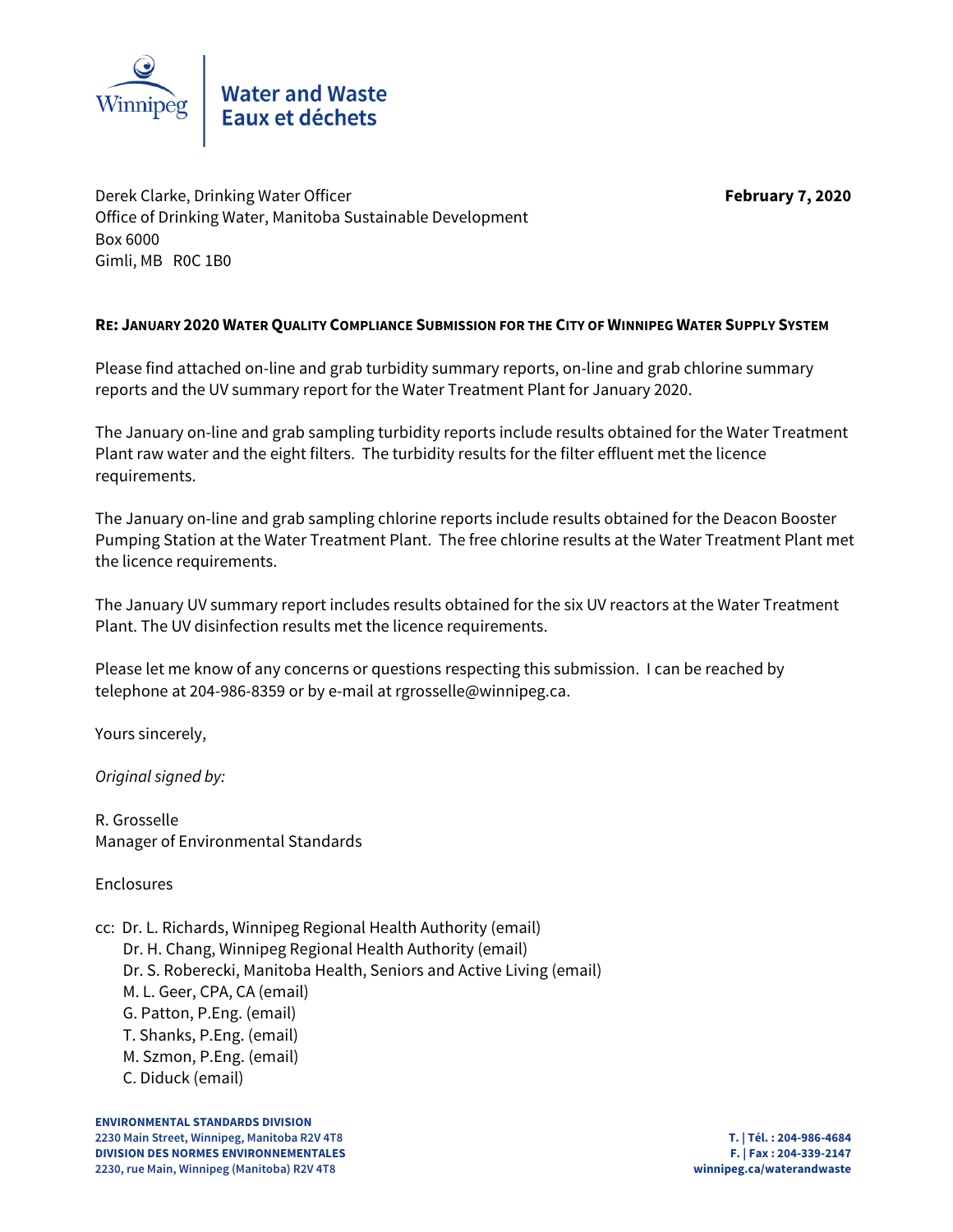

### **CITY OF WINNIPEG**WATER AND WASTE DEPARTMENT

## WATER SERVICES WATER TREATMENT PLANT TURBIDITY ON-LINE MONITORING REPORT

|                                                                                                                                            | January 2020 Turbidity (NTU) |           |                       |      |                       |           |                       |      |                       |      |                       |      |                       |      |                       |      |                       |
|--------------------------------------------------------------------------------------------------------------------------------------------|------------------------------|-----------|-----------------------|------|-----------------------|-----------|-----------------------|------|-----------------------|------|-----------------------|------|-----------------------|------|-----------------------|------|-----------------------|
|                                                                                                                                            | Raw                          | Filter #1 |                       |      | Filter #2             | Filter #3 |                       |      | Filter #4             |      | Filter #5             |      | Filter #6             |      | Filter #7             |      | Filter #8             |
| Date                                                                                                                                       | Avg                          | Avg       | Max                   | Avg  | Max                   | Avg       | Max                   | Avg  | Max                   | Avg  | Max                   | Avg  | Max                   | Avg  | Max                   | Avg  | Max                   |
| 1/01/2020                                                                                                                                  | 0.54                         | 0.06      | 0.08                  | 0.03 | 0.06                  | 0.03      | 0.08                  | 0.05 | 0.14                  | 0.03 | 0.09                  | 0.05 | 0.12                  | 0.04 | 0.09                  | 0.03 | 0.07                  |
| 2/01/2020                                                                                                                                  | 0.55                         | 0.05      | 0.11                  | 0.02 | 0.08                  | 0.03      | 0.05                  | 0.05 | 0.12                  | 0.02 | 0.08                  | 0.04 | 0.12                  | 0.05 | 0.07                  | 0.04 | 0.09                  |
| 3/01/2020                                                                                                                                  | 0.52                         | 0.04      | 0.09                  | 0.01 | 0.07                  | 0.03      | 0.06                  | 0.06 | 0.10                  | 0.02 | 0.04                  | 0.03 | 0.11                  | 0.04 | 0.08                  | 0.03 | 0.08                  |
| 4/01/2020                                                                                                                                  | 0.52                         | 0.03      | 0.07                  | 0.02 | 0.05                  | 0.03      | 0.06                  | 0.06 | 0.11                  | 0.04 | 0.08                  | 0.05 | 0.08                  | 0.04 | 0.08                  | 0.03 | 0.11                  |
| 5/01/2020                                                                                                                                  | 0.53                         | 0.06      | 0.12                  | 0.02 | 0.07                  | 0.03      | 0.07                  | 0.07 | 0.13                  | 0.04 | 0.09                  | 0.00 | 0.06                  | 0.05 | 0.10                  | 0.04 | 0.07                  |
| 6/01/2020                                                                                                                                  | 0.55                         | 0.05      | 0.11                  | 0.02 | 0.05                  | 0.03      | 0.04                  | 0.07 | 0.13                  | 0.04 | 0.19                  | OL   | OL                    | 0.06 | 0.07                  | 0.05 | 0.09                  |
| 7/01/2020                                                                                                                                  | 0.54                         | 0.07      | 0.12                  | 0.02 | 0.07                  | 0.04      | 0.07                  | 0.08 | 0.12                  | 0.06 | 0.13                  | OL   | OL                    | 0.05 | 0.10                  | 0.05 | 0.11                  |
| 8/01/2020                                                                                                                                  | 0.54                         | 0.06      | 0.13                  | 0.02 | 0.08                  | 0.03      | 0.07                  | 0.10 | 0.15                  | 0.07 | 0.10                  | 0.03 | 0.09                  | 0.05 | 0.18                  | 0.05 | 0.12                  |
| 9/01/2020                                                                                                                                  | 0.53                         | 0.07      | 0.09                  | 0.02 | 0.05                  | 0.03      | 0.07                  | 0.06 | 0.16                  | 0.09 | 0.13                  | 0.05 | 0.13                  | 0.03 | 0.07                  | 0.05 | 0.12                  |
| 10/01/2020                                                                                                                                 | 0.51                         | 0.09      | 0.16                  | 0.03 | 0.08                  | 0.03      | 0.09                  | 0.04 | 0.12                  | 0.09 | 0.18                  | 0.05 | 0.14                  | 0.04 | 0.06                  | 0.08 | 0.11                  |
| 11/01/2020                                                                                                                                 | 0.51                         | 0.06      | 0.16                  | 0.02 | 0.06                  | 0.03      | 0.06                  | 0.04 | 0.11                  | 0.09 | 0.17                  | 0.06 | 0.10                  | 0.04 | 0.08                  | 0.07 | 0.15                  |
| 12/01/2020                                                                                                                                 | 0.49                         | 0.05      | 0.13                  | 0.01 | 0.04                  | 0.03      | 0.06                  | 0.05 | 0.25                  | 0.11 | 0.13                  | 0.04 | 0.11                  | 0.03 | 0.07                  | 0.07 | 0.16                  |
| 13/01/2020                                                                                                                                 | 0.50                         | 0.08      | 0.10                  | 0.02 | 0.06                  | 0.03      | 0.06                  | 0.04 | 0.11                  | 0.09 | 0.17                  | 0.04 | 0.13                  | 0.03 | 0.09                  | 0.09 | 0.14                  |
| 14/01/2020                                                                                                                                 | 0.61                         | 0.06      | 0.29                  | 0.04 | 0.26                  | 0.03      | 0.16                  | 0.05 | 0.17                  | 0.10 | 0.24                  | 0.06 | 0.18                  | 0.06 | 0.21                  | 0.08 | 0.25                  |
| 15/01/2020                                                                                                                                 | 0.48                         | 0.06      | 0.13                  | 0.02 | 0.05                  | 0.03      | 0.08                  | 0.04 | 0.09                  | 0.07 | 0.20                  | 0.05 | 0.10                  | 0.05 | 0.09                  | 0.07 | 0.15                  |
| 16/01/2020                                                                                                                                 | 0.47                         | 0.08      | 0.11                  | 0.02 | 0.06                  | 0.02      | 0.06                  | 0.03 | 0.08                  | 0.03 | 0.08                  | 0.04 | 0.11                  | 0.05 | 0.07                  | 0.03 | 0.05                  |
| 17/01/2020                                                                                                                                 | 0.49                         | 0.06      | 0.13                  | 0.02 | 0.07                  | 0.02      | 0.06                  | 0.03 | 0.07                  | 0.02 | 0.08                  | 0.05 | 0.07                  | 0.08 | 0.10                  | 0.03 | 0.06                  |
| 18/01/2020                                                                                                                                 | 0.46                         | 0.07      | 0.22                  | 0.03 | 0.11                  | 0.03      | 0.08                  | 0.06 | 0.12                  | 0.03 | 0.06                  | 0.05 | 0.13                  | 0.07 | 0.14                  | 0.03 | 0.09                  |
| 19/01/2020                                                                                                                                 | 0.45                         | 0.06      | 0.09                  | 0.03 | 0.06                  | 0.03      | 0.06                  | 0.03 | 0.09                  | 0.03 | 0.07                  | 0.04 | 0.11                  | 0.07 | 0.13                  | 0.02 | 0.06                  |
| 20/01/2020                                                                                                                                 | 0.45                         | 0.08      | 0.13                  | 0.03 | 0.08                  | 0.02      | 0.06                  | 0.04 | 0.08                  | 0.01 | 0.04                  | 0.05 | 0.10                  | 0.09 | 0.15                  | 0.03 | 0.05                  |
| 21/01/2020                                                                                                                                 | 0.44                         | 0.06      | 0.11                  | 0.02 | 0.08                  | 0.02      | 0.06                  | 0.03 | 0.06                  | 0.01 | 0.09                  | 0.04 | 0.06                  | 0.12 | 0.13                  | 0.03 | 0.06                  |
| 22/01/2020                                                                                                                                 | 0.44                         | 0.06      | 0.12                  | 0.03 | 0.06                  | 0.03      | 0.05                  | 0.05 | 0.08                  | 0.01 | 0.07                  | 0.04 | 0.10                  | 0.04 | 0.16                  | 0.02 | 0.06                  |
| 23/01/2020                                                                                                                                 | 0.44                         | 0.06      | 0.09                  | 0.04 | 0.08                  | 0.03      | 0.07                  | 0.03 | 0.09                  | 0.02 | 0.05                  | 0.04 | 0.11                  | 0.03 | 0.08                  | 0.02 | 0.08                  |
| 24/01/2020                                                                                                                                 | 0.43                         | 0.06      | 0.13                  | 0.03 | 0.09                  | 0.03      | 0.06                  | 0.03 | 0.09                  | 0.02 | 0.07                  | 0.04 | 0.08                  | 0.04 | 0.06                  | 0.03 | 0.07                  |
| 25/01/2020                                                                                                                                 | 0.43                         | 0.05      | 0.10                  | 0.04 | 0.08                  | 0.02      | 0.06                  | 0.04 | 0.06                  | 0.02 | 0.05                  | 0.05 | 0.10                  | 0.03 | 0.06                  | 0.02 | 0.07                  |
| 26/01/2020                                                                                                                                 | 0.42                         | 0.05      | 0.11                  | 0.05 | 0.07                  | 0.04      | 0.06                  | 0.04 | 0.09                  | 0.01 | 0.04                  | 0.04 | 0.11                  | 0.03 | 0.06                  | 0.02 | 0.06                  |
| 27/01/2020                                                                                                                                 | 0.42                         | 0.06      | 0.10                  | 0.06 | 0.10                  | 0.03      | 0.08                  | 0.03 | 0.13                  | 0.02 | 0.06                  | 0.04 | 0.11                  | 0.03 | 0.06                  | 0.02 | 0.06                  |
| 28/01/2020                                                                                                                                 | 0.42                         | 0.05      | 0.11                  | 0.04 | 0.10                  | 0.03      | 0.06                  | 0.03 | 0.09                  | 0.02 | 0.06                  | 0.04 | 0.08                  | 0.03 | 0.05                  | 0.03 | 0.06                  |
| 29/01/2020                                                                                                                                 | 0.42                         | 0.06      | 0.13                  | 0.07 | 0.10                  | 0.04      | 0.07                  | 0.05 | 0.07                  | 0.02 | 0.06                  | 0.05 | 0.10                  | 0.03 | 0.08                  | 0.00 | 0.06                  |
| 30/01/2020                                                                                                                                 | 0.41                         | 0.06      | 0.11                  | 0.08 | 0.11                  | 0.04      | 0.06                  | 0.04 | 0.09                  | 0.02 | 0.03                  | 0.05 | 0.11                  | 0.02 | 0.06                  | 0.00 | 0.11                  |
| 31/01/2020                                                                                                                                 | 0.42                         | 0.06      | 0.08                  | 0.07 | 0.13                  | 0.05      | 0.09                  | 0.04 | 0.12                  | 0.02 | 0.06                  | 0.03 | 0.10                  | 0.02 | 0.06                  | 0.03 | 0.05                  |
| Total Number of Measurements Taken, A:<br>Turbidity Standard for Monitoring Location (NTU):<br>Number of Measurements Meeting Standard, B: |                              |           | 11842<br>0.3<br>11842 |      | 12452<br>0.3<br>12452 |           | 11587<br>0.3<br>11587 |      | 13155<br>0.3<br>13155 |      | 13627<br>0.3<br>13627 |      | 12553<br>0.3<br>12553 |      | 13722<br>0.3<br>13722 |      | 14076<br>0.3<br>14076 |
| Compliance with Turbidity Standard, C = B/A X 100%:                                                                                        |                              |           | 100.000%              |      | 100.000%              |           | 100.000%              |      | 100.000%              |      | 100.000%              |      | 100.000%              |      | 100.000%              |      | 100.000%              |

Off Line - OL

File Path: N:\Water Treatment Branch\Administration\Reports\Regulatory Submissions\Turbidity\2020\01-January

**Submitted By (Print):** D. Merredew

Signature: Original signed by D. Merredew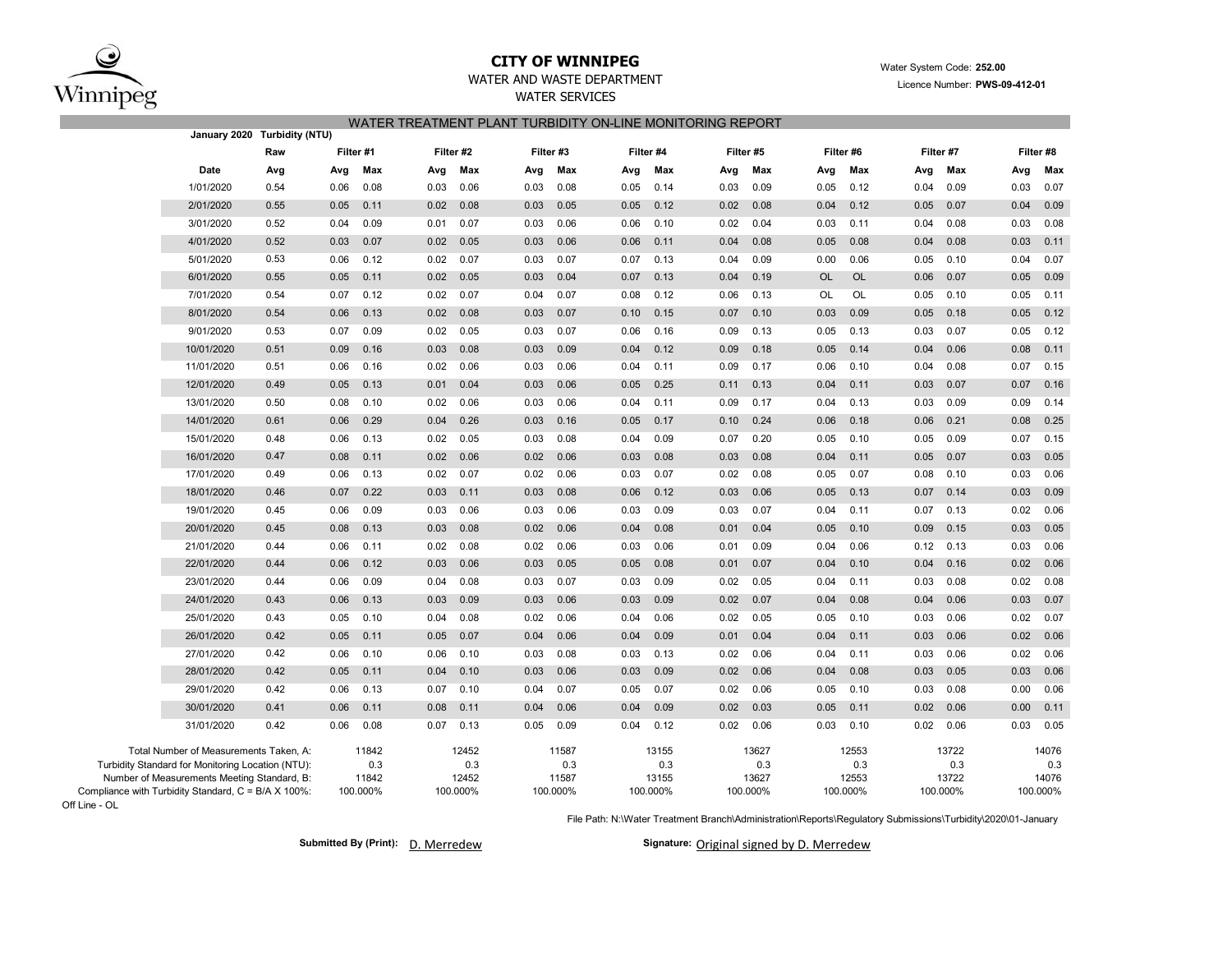

#### CITY OF WINNIPEG WATER AND WASTE DEPARTMENTENVIRONMENTAL STANDARDS DIVISION

#### **WATER TREATMENT PLANT TURBIDITY GRAB MONITORING REPORT**

| Water System Code: 252.00                                |           |           |                                     |           |           |                        |           |           |           |                 |           |           |           |           |           |                 |           |                 |
|----------------------------------------------------------|-----------|-----------|-------------------------------------|-----------|-----------|------------------------|-----------|-----------|-----------|-----------------|-----------|-----------|-----------|-----------|-----------|-----------------|-----------|-----------------|
| Licence No. PWS-09-412-01                                |           |           |                                     |           |           | <b>Turbidity (NTU)</b> |           |           |           |                 |           |           |           |           |           |                 |           |                 |
|                                                          |           |           | <b>Raw Water</b><br><b>Filter 1</b> |           | Filter 2  |                        |           | Filter 3  |           | <b>Filter 4</b> |           | Filter 5  |           | Filter 6  |           | <b>Filter 7</b> |           | <b>Filter 8</b> |
| Date                                                     | Grab      | Analyser  | Grab                                | Analyser  | Grab      | Analyser               | Grab      | Analyser  | Grab      | Analyser        | Grab      | Analyser  | Grab      | Analyser  | Grab      | Analyser        | Grab      | Analyser        |
| 01-Jan-2020                                              | <b>NA</b> | NA        | NA                                  | NA        | <b>NA</b> | <b>NA</b>              | NA        | NA        | <b>NA</b> | NA              | <b>NA</b> | NA        | NA        | <b>NA</b> | <b>NA</b> | <b>NA</b>       | <b>NA</b> | <b>NA</b>       |
| 02-Jan-2020                                              | 0.46      | 0.51      | 0.09                                | 0.06      | 0.10      | 0.05                   | 0.07      | 0.03      | 0.08      | 0.06            | 0.10      | 0.07      | 0.11      | 0.07      | 0.08      | 0.04            | 0.07      | 0.03            |
| 03-Jan-2020                                              | 0.47      | 0.51      | 0.10                                | 0.08      | OL        | OL                     | 0.07      | 0.04      | 0.09      | 0.07            | 0.07      | 0.04      | 0.08      | 0.04      | 0.09      | 0.05            | 0.10      | 0.05            |
| 04-Jan-2020                                              | <b>NA</b> | <b>NA</b> | <b>NA</b>                           | NA        | <b>NA</b> | <b>NA</b>              | <b>NA</b> | <b>NA</b> | <b>NA</b> | <b>NA</b>       | <b>NA</b> | NA        | <b>NA</b> | <b>NA</b> | <b>NA</b> | <b>NA</b>       | <b>NA</b> | <b>NA</b>       |
| 05-Jan-2020                                              | <b>NA</b> | <b>NA</b> | NA                                  | <b>NA</b> | <b>NA</b> | <b>NA</b>              | <b>NA</b> | <b>NA</b> | <b>NA</b> | <b>NA</b>       | <b>NA</b> | NA        | NA        | <b>NA</b> | <b>NA</b> | <b>NA</b>       | <b>NA</b> | <b>NA</b>       |
| 06-Jan-2020                                              | 0.50      | 0.51      | 0.08                                | 0.07      | 0.09      | 0.03                   | 0.06      | 0.04      | 0.09      | 0.08            | <b>OL</b> | <b>OL</b> | <b>OL</b> | <b>OL</b> | 0.08      | 0.05            | 0.08      | 0.05            |
| 07-Jan-2020                                              | 0.50      | 0.52      | 0.12                                | 0.09      | OL        | OL                     | 0.12      | 0.04      | 0.09      | 0.09            | 0.09      | 0.07      | <b>OL</b> | OL        | 0.13      | 0.05            | 0.09      | 0.06            |
| 08-Jan-2020                                              | 0.49      | 0.52      | 0.09                                | 0.07      | 0.08      | 0.02                   | 0.09      | 0.05      | 0.09      | 0.10            | 0.11      | 0.08      | 0.16      | 0.07      | 0.11      | 0.05            | OL        | OL              |
| 09-Jan-2020                                              | 0.50      | 0.52      | 0.08                                | 0.08      | 0.08      | 0.03                   | OL        | OL        | 0.10      | 0.14            | 0.11      | 0.02      | 0.17      | 0.09      | 0.09      | 0.04            | 0.09      | 0.07            |
| 10-Jan-2020                                              | 0.42      | 0.49      | 0.10                                | 0.10      | 0.10      | 0.04                   | OL        | OL        | OL        | OL              | 0.12      | 0.15      | 0.10      | 0.07      | 0.09      | 0.04            | 0.08      | 0.08            |
| 11-Jan-2020                                              | <b>NA</b> | <b>NA</b> | NA                                  | <b>NA</b> | <b>NA</b> | <b>NA</b>              | <b>NA</b> | NA        | <b>NA</b> | NA              | <b>NA</b> | NA        | <b>NA</b> | <b>NA</b> | <b>NA</b> | <b>NA</b>       | <b>NA</b> | <b>NA</b>       |
| 12-Jan-2020                                              | <b>NA</b> | NA        | <b>NA</b>                           | <b>NA</b> | <b>NA</b> | <b>NA</b>              | <b>NA</b> | NA        | <b>NA</b> | NA              | <b>NA</b> | NA        | <b>NA</b> | <b>NA</b> | <b>NA</b> | <b>NA</b>       | <b>NA</b> | <b>NA</b>       |
| 13-Jan-2020                                              | 0.44      | 0.47      | 0.09                                | 0.09      | 0.09      | 0.03                   | <b>OL</b> | OL        | OL        | OL              | 0.10      | 0.14      | 0.14      | 0.06      | 0.07      | 0.04            | 0.07      | 0.11            |
| 14-Jan-2020                                              | 0.45      | 0.46      | OL                                  | OL        | OL        | OL                     | 0.07      | 0.03      | 0.08      | 0.06            | 0.08      | 0.13      | 0.08      | 0.07      | 0.09      | 0.06            | 0.11      | 0.14            |
| 15-Jan-2020                                              | 0.43      | 0.46      | 0.08                                | 0.09      | 0.08      | 0.02                   | 0.07      | 0.03      | 0.10      | 0.06            | 0.10      | 0.16      | OL        | OL        | OL        | OL              | 0.06      | 0.13            |
| 16-Jan-2020                                              | 0.40      | 0.45      | 0.07                                | 0.09      | 0.08      | 0.03                   | 0.07      | 0.04      | OL        | OL              | OL        | OL        | 0.07      | 0.06      | 0.06      | 0.06            | 0.06      | 0.02            |
| 17-Jan-2020                                              | 0.44      | 0.45      | OL                                  | OL        | OL        | OL                     | 0.07      | 0.03      | 0.08      | 0.05            | 0.07      | 0.04      | 0.08      | 0.06      | 0.10      | 0.08            | 0.09      | 0.04            |
| 18-Jan-2020                                              | <b>NA</b> | <b>NA</b> | <b>NA</b>                           | NA        | <b>NA</b> | <b>NA</b>              | <b>NA</b> | <b>NA</b> | <b>NA</b> | NA              | <b>NA</b> | NA        | <b>NA</b> | <b>NA</b> | <b>NA</b> | <b>NA</b>       | <b>NA</b> | <b>NA</b>       |
| 19-Jan-2020                                              | <b>NA</b> | <b>NA</b> | <b>NA</b>                           | <b>NA</b> | <b>NA</b> | <b>NA</b>              | <b>NA</b> | NA        | <b>NA</b> | NA              | <b>NA</b> | NA        | <b>NA</b> | <b>NA</b> | <b>NA</b> | <b>NA</b>       | <b>NA</b> | NA              |
| 20-Jan-2020                                              | 0.44      | 0.43      | 0.08                                | 0.08      | 0.08      | 0.04                   | 0.08      | 0.04      | <b>OL</b> | <b>OL</b>       | <b>OL</b> | <b>OL</b> | 0.10      | 0.05      | 0.07      | 0.10            | 0.07      | 0.02            |
| 21-Jan-2020                                              | 0.46      | 0.41      | 0.10                                | 0.08      | OL        | OL                     | OL        | OL        | 0.09      | 0.04            | 0.11      | 0.03      | 0.10      | 0.06      | 0.07      | 0.11            | 0.07      | 0.02            |
| 22-Jan-2020                                              | 0.42      | 0.43      | OL                                  | <b>OL</b> | 0.07      | 0.04                   | 0.08      | 0.04      | 0.09      | 0.05            | 0.07      | 0.03      | 0.11      | 0.06      | 0.10      | 0.15            | OL        | OL              |
| 23-Jan-2020                                              | 0.44      | 0.42      | 0.06                                | 0.08      | 0.07      | 0.04                   | 0.06      | 0.04      | OL        | OL              | 0.07      | 0.02      | <b>OL</b> | OL        | 0.07      | 0.02            | 0.06      | 0.02            |
| 24-Jan-2020                                              | 0.44      | 0.42      | 0.09                                | 0.08      | OL        | OL                     | <b>OL</b> | OL        | 0.07      | 0.05            | 0.10      | 0.05      | 0.16      | 0.06      | 0.08      | 0.04            | 0.09      | 0.03            |
| 25-Jan-2020                                              | <b>NA</b> | <b>NA</b> | NA                                  | NA        | <b>NA</b> | <b>NA</b>              | <b>NA</b> | <b>NA</b> | <b>NA</b> | <b>NA</b>       | <b>NA</b> | NA        | NA        | <b>NA</b> | <b>NA</b> | <b>NA</b>       | <b>NA</b> | <b>NA</b>       |
| 26-Jan-2020                                              | <b>NA</b> | <b>NA</b> | NA                                  | NA        | <b>NA</b> | <b>NA</b>              | <b>NA</b> | <b>NA</b> | <b>NA</b> | <b>NA</b>       | <b>NA</b> | NA        | ΝA        | <b>NA</b> | <b>NA</b> | <b>NA</b>       | <b>NA</b> | <b>NA</b>       |
| 27-Jan-2020                                              | 0.44      | 0.45      | 0.07                                | 0.07      | 0.07      | 0.06                   | 0.07      | 0.05      | OL        | OL              | 0.08      | 0.03      | OL        | OL        | 0.07      | 0.02            | 0.06      | 0.02            |
| 28-Jan-2020                                              | 0.46      | 0.41      | 0.07                                | 0.08      | OL        | OL                     | OL        | OL        | 0.06      | 0.05            | 0.09      | 0.04      | 0.08      | 0.05      | 0.09      | 0.03            | 0.07      | 0.02            |
| 29-Jan-2020                                              | 0.40      | 0.40      | OL                                  | OL        | 0.06      | 0.07                   | 0.06      | 0.05      | 0.07      | 0.05            | 0.08      | 0.02      | 0.09      | 0.06      | 0.08      | 0.04            | OL        | OL              |
| 30-Jan-2020                                              | 0.45      | 0.40      | 0.07                                | 0.07      | 0.06      | 0.08                   | 0.07      | 0.05      | 0.07      | 0.06            | 0.06      | 0.02      | 0.09      | 0.06      | OL        | <b>OL</b>       | OL        | OL              |
| 31-Jan-2020                                              | 0.43      | 0.37      | 0.06                                | 0.08      | 0.08      | 0.10                   | 0.08      | 0.06      | OL        | OL              | 0.07      | 0.03      | OL        | OL        | 0.08      | 0.02            | 0.06      | 0.02            |
| Total number of measurements taken, A:                   |           |           | 18                                  |           | 15        |                        | 16        |           | 15        |                 | 19        |           | 16        |           | 20        |                 | 18        |                 |
| <b>Turbidity Standard for Monitoring Location (NTU):</b> |           |           | 0.30                                |           | 0.30      |                        | 0.30      |           | 0.30      |                 | 0.30      |           | 0.30      |           | 0.30      |                 | 0.30      |                 |
| Number of measurements meeting standard, B:              |           |           | 18                                  |           | 15        |                        | 16        |           | 15        |                 | 19        |           | 16        |           | 20        |                 | 18        |                 |
| Compliance with Turbidity Standard, C= B/A X 100%:       |           |           | 100%                                |           | 100%      |                        | 100%      |           | 100%      |                 | 100%      |           | 100%      |           | 100%      |                 | 100%      |                 |

NS: No Sample NA: Not Analyzed OL: Off-Line NR: No Result IM: Instrument Maintenance

#### **Comments:**

Filter 6 was off-line for maintenance from January 5, 2020 at 12:28 to January 8, 2020 at 14:05.

 **Report Compiled By: A. Gordon**

> **Authorized in Sample Manager By: B. Bradford**

**4-Feb-20**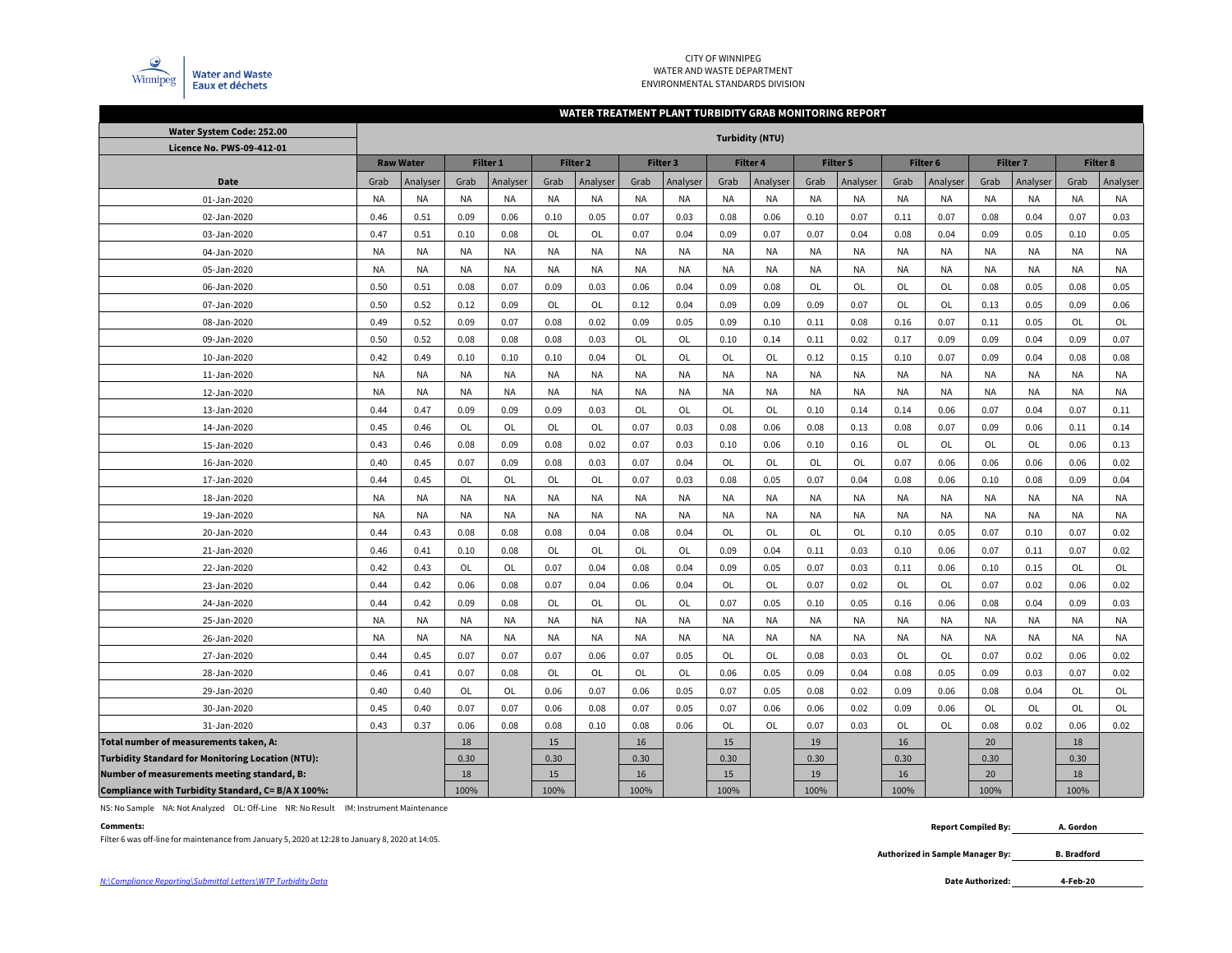

**City Of Winnipeg**

Water and Waste Department Water Services

WATER TREATMENT PLANT FREE CHLORINE ON-LINE MONITORING REPORT

Deacon Booster Pumping Station

Water System Code: **252.00** Licence Number: **PWS-09-412-01**

Report Created: 01 February 2020 Report Period: January 2020

|                                             | <b>BRANCH1</b><br>[mg/L] |         | <b>BRANCH 2</b><br>[mg/L] |         |
|---------------------------------------------|--------------------------|---------|---------------------------|---------|
| Date                                        | Average                  | Minimum | Average                   | Minimum |
| 01/01/2020                                  | 1.17                     | 1.05    | 1.23                      | 1.15    |
| 02/01/2020                                  | 1.22                     | 1.09    | 1.29                      | 1.17    |
| 03/01/2020                                  | 1.25                     | 1.13    | 1.25                      | 1.13    |
| 04/01/2020                                  | 1.22                     | 1.11    | 1.18                      | 1.12    |
| 05/01/2020                                  | 1.20                     | 1.10    | 1.18                      | 1.13    |
| 06/01/2020                                  | 1.20                     | 1.12    | 1.24                      | 1.10    |
| 07/01/2020                                  | 1.18                     | 1.11    | 1.26                      | 1.13    |
| 08/01/2020                                  | 1.21                     | 1.11    | 1.24                      | 1.11    |
| 09/01/2020                                  | 1.21                     | 1.07    | 1.28                      | 1.18    |
| 10/01/2020                                  | 1.14                     | 1.05    | 1.20                      | 1.09    |
| 11/01/2020                                  | 1.10                     | 1.02    | 1.16                      | 1.05    |
| 12/01/2020                                  | 1.09                     | 0.98    | 1.16                      | 1.07    |
| 13/01/2020                                  | 1.11                     | 1.03    | 1.18                      | 1.09    |
| 14/01/2020                                  | 1.27                     | 1.11    | 1.38                      | 1.10    |
| 15/01/2020                                  | 1.15                     | 1.03    | 1.22                      | 1.14    |
| 16/01/2020                                  | 1.13                     | 0.96    | 1.23                      | 1.13    |
| 17/01/2020                                  | 1.06                     | 0.97    | 1.18                      | 1.09    |
| 18/01/2020                                  | 1.06                     | 0.96    | 1.17                      | 1.12    |
| 19/01/2020                                  | 1.18                     | 1.07    | 1.25                      | 1.19    |
| 20/01/2020                                  | 1.30                     | 1.17    | 1.27                      | 1.18    |
| 21/01/2020                                  | 1.27                     | 1.13    | 1.24                      | 1.19    |
| 22/01/2020                                  | 1.25                     | 1.16    | 1.24                      | 1.18    |
| 23/01/2020                                  | 1.27                     | 1.15    | 1.28                      | 1.22    |
| 24/01/2020                                  | 1.27                     | 1.13    | 1.28                      | 1.15    |
| 25/01/2020                                  | 1.25                     | 1.12    | 1.22                      | 1.14    |
| 26/01/2020                                  | 1.26                     | 1.12    | 1.23                      | 1.17    |
| 27/01/2020                                  | 1.29                     | 1.18    | 1.22                      | 1.14    |
| 28/01/2020                                  | 1.24                     | 1.15    | 1.19                      | 1.12    |
| 29/01/2020                                  | 1.26                     | 1.14    | 1.18                      | 1.04    |
| 30/01/2020                                  | 1.17                     | 1.02    | 1.05                      | 0.97    |
| 31/01/2020                                  | 1.15                     | 1.04    | 1.11                      | 1.02    |
|                                             |                          |         |                           |         |
| Total Number of Measurements, A:            |                          | 21504   |                           | 21504   |
| Minimum Free Chlorine Standard:             |                          | 0.5     |                           | 0.5     |
| Number of Measurements Meeting Standard, B: |                          | 21504   |                           | 21504   |
| COMPLIANCE, $C = B/A \times 100\%$ :        |                          | 100.00  |                           | 100.00  |

File Path: N:\Water Treatment Branch\Administration\Reports\Regulatory Submissions\Chlorine\2020\01-January

Submitted By (Print): D. Merredew

Signature: Orignal signed by D. Merredew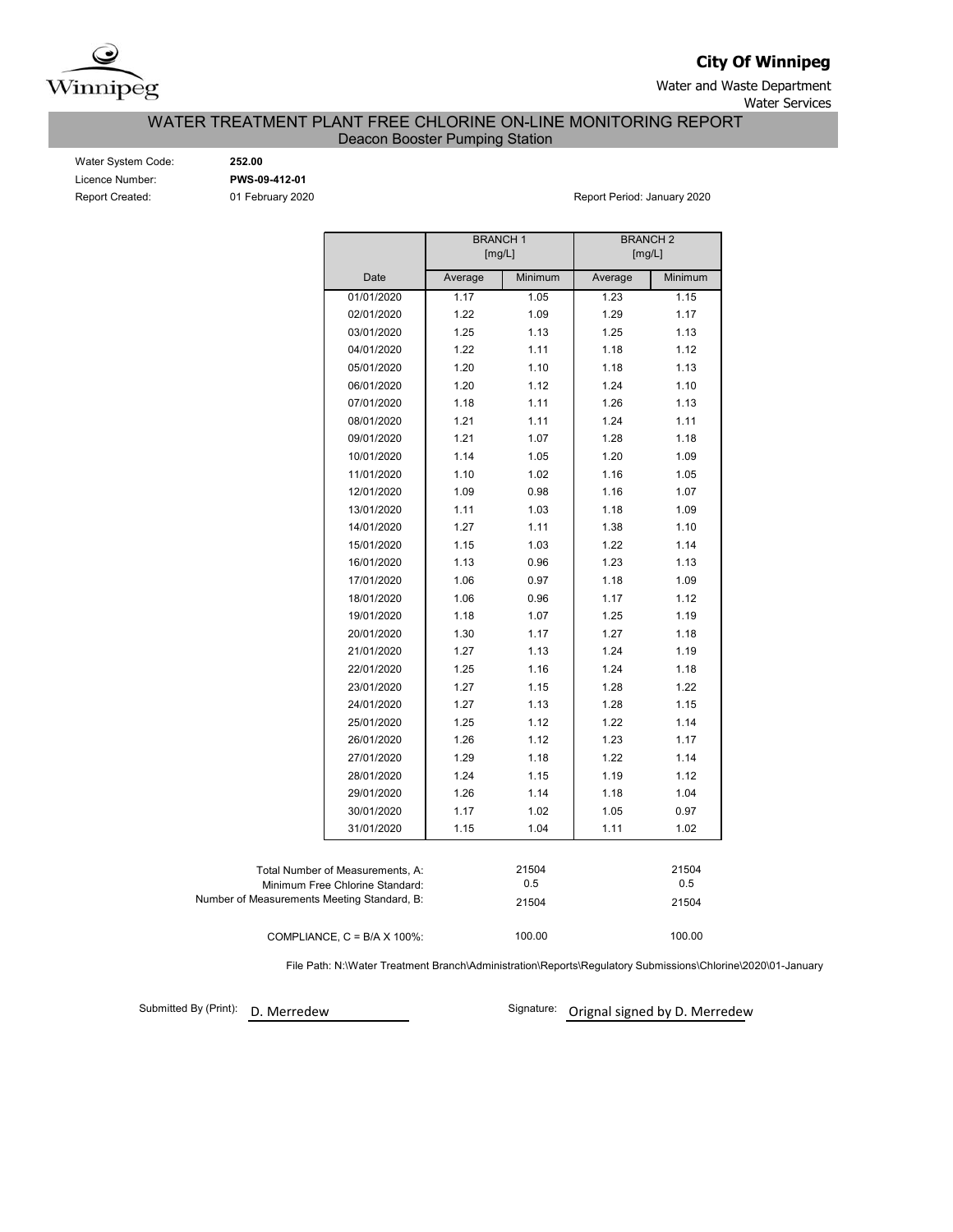| Winnipeg |  |
|----------|--|

**Water and Waste** Eaux et déchets

### CITY OF WINNIPEG WATER AND WASTE DEPARTMENT ENVIRONMENTAL STANDARDS DIVISION

# **WATER TREATMENT PLANT CHLORINE GRAB MONITORING REPORT**

| Water System Code: 252.00                                |          | <b>Deacon Booster Pumping Station Branch 1</b> |                                 | <b>Deacon Booster Pumping Station Branch 2</b> |                                 |           |  |  |  |  |
|----------------------------------------------------------|----------|------------------------------------------------|---------------------------------|------------------------------------------------|---------------------------------|-----------|--|--|--|--|
| Licence No. PWS-09-412-01                                |          |                                                |                                 |                                                |                                 |           |  |  |  |  |
|                                                          |          | <b>Free Chlorine (mg/L)</b>                    | <b>Total Chlorine</b><br>(mg/L) | <b>Free Chlorine (mg/L)</b>                    | <b>Total Chlorine</b><br>(mg/L) |           |  |  |  |  |
| <b>Date</b>                                              | Analyser | Grab                                           | Grab                            | Analyser                                       | Grab                            | Grab      |  |  |  |  |
| 01-Jan-2020                                              | NA       | NA                                             | NA                              | NA                                             | <b>NA</b>                       | NA        |  |  |  |  |
| 02-Jan-2020                                              | 1.18     | 1.29                                           | 1.45                            | 1.27                                           | 1.27                            | 1.51      |  |  |  |  |
| 03-Jan-2020                                              | 1.24     | 1.25                                           | 1.49                            | 1.29                                           | 1.32                            | 1.43      |  |  |  |  |
| 04-Jan-2020                                              | NA       | NA                                             | NA                              | NA                                             | NA                              | <b>NA</b> |  |  |  |  |
| 05-Jan-2020                                              | NA       | NA                                             | NA                              | ΝA                                             | <b>NA</b>                       | <b>NA</b> |  |  |  |  |
| 06-Jan-2020                                              | 1.23     | 1.26                                           | 1.38                            | 1.18                                           | 1.19                            | 1.35      |  |  |  |  |
| 07-Jan-2020                                              | 1.19     | 1.22                                           | 1.41                            | 1.31                                           | 1.39                            | 1.48      |  |  |  |  |
| 08-Jan-2020                                              | 1.23     | 1.28                                           | 1.48                            | 1.30                                           | 1.36                            | 1.50      |  |  |  |  |
| 09-Jan-2020                                              | 1.27     | 1.28                                           | 1.43                            | 1.31                                           | 1.31                            | 1.51      |  |  |  |  |
| 10-Jan-2020                                              | 1.14     | 1.16                                           | 1.35                            | 1.14                                           | 1.22                            | 1.38      |  |  |  |  |
| 11-Jan-2020                                              | NA       | NA                                             | NA                              | ΝA                                             | <b>NA</b>                       | ΝA        |  |  |  |  |
| 12-Jan-2020                                              | NA       | ΝA                                             | NA                              | ΝA                                             | ΝA                              | ΝA        |  |  |  |  |
| 13-Jan-2020                                              | 1.11     | 1.12                                           | 1.32                            | 1.16                                           | 1.20                            | 1.43      |  |  |  |  |
| 14-Jan-2020                                              | 1.42     | 1.41                                           | 1.67                            | 1.53                                           | 1.56                            | 1.79      |  |  |  |  |
| 15-Jan-2020                                              | 1.14     | 1.14                                           | 1.31                            | 1.22                                           | 1.29                            | 1.46      |  |  |  |  |
| 16-Jan-2020                                              | 1.17     | 1.10                                           | 1.36                            | 1.26                                           | 1.26                            | 1.46      |  |  |  |  |
| 17-Jan-2020                                              | 1.05     | 1.05                                           | 1.30                            | 1.17                                           | 1.22                            | 1.39      |  |  |  |  |
| 18-Jan-2020                                              | NA       | NA                                             | NA                              | NA                                             | ΝA                              | ΝA        |  |  |  |  |
| 19-Jan-2020                                              | NA       | <b>NA</b>                                      | NA                              | NA                                             | <b>NA</b>                       | ΝA        |  |  |  |  |
| 20-Jan-2020                                              | 1.37     | 1.30                                           | 1.40                            | 1.28                                           | 1.32                            | 1.47      |  |  |  |  |
| 21-Jan-2020                                              | 1.26     | 1.28                                           | 1.46                            | 1.23                                           | 1.31                            | 1.44      |  |  |  |  |
| 22-Jan-2020                                              | 1.24     | 1.26                                           | 1.41                            | 1.21                                           | 1.26                            | 1.50      |  |  |  |  |
| 23-Jan-2020                                              | 1.24     | 1.29                                           | 1.43                            | 1.23                                           | 1.28                            | 1.43      |  |  |  |  |
| 24-Jan-2020                                              | 1.28     | 1.30                                           | 1.49                            | 1.32                                           | 1.34                            | 1.50      |  |  |  |  |
| 25-Jan-2020                                              | NA       | NA                                             | NA                              | ΝA                                             | NA                              | ΝA        |  |  |  |  |
| 26-Jan-2020                                              | NA       | NA                                             | NA                              | NA                                             | NA                              | NA        |  |  |  |  |
| 27-Jan-2020                                              | 1.30     | 1.30                                           | 1.49                            | 1.24                                           | 1.29                            | 1.41      |  |  |  |  |
| 28-Jan-2020                                              | 1.24     | 1.23                                           | 1.42                            | 1.16                                           | 1.16                            | 1.37      |  |  |  |  |
| 29-Jan-2020                                              | 1.25     | 1.30                                           | 1.44                            | 1.13                                           | 1.23                            | 1.35      |  |  |  |  |
| 30-Jan-2020                                              | 1.22     | 1.22                                           | 1.37                            | 1.09                                           | 1.19                            | 1.36      |  |  |  |  |
| 31-Jan-2020                                              | 1.15     | 1.17                                           | 1.41                            | 1.09                                           | 1.22                            | 1.40      |  |  |  |  |
| Total number of measurements taken, A:                   |          | 22                                             |                                 |                                                | 22                              |           |  |  |  |  |
| <b>Chlorine Standard for Monitoring Location (mg/L):</b> |          | 0.50                                           |                                 |                                                | 0.50                            |           |  |  |  |  |
| Number of measurements meeting standard, B:              |          | 22                                             |                                 |                                                | 22                              |           |  |  |  |  |
| Compliance with Chlorine Standard, C= B/A X 100%:        |          | 100%                                           |                                 |                                                | 100%                            |           |  |  |  |  |

NS: No Sample NA: Not Analyzed OL: Off-Line NR: No Result IM: Instrument Maintenance

| Comments: | <b>Report Compiled By:</b> | . Gordon |
|-----------|----------------------------|----------|
|           |                            |          |

**Authorized By:**

**B. Bradford**

N:\Compliance Reporting\Submittal Letters\WTP Chlorine Data **Date Authorized:**

**4-Feb-20**